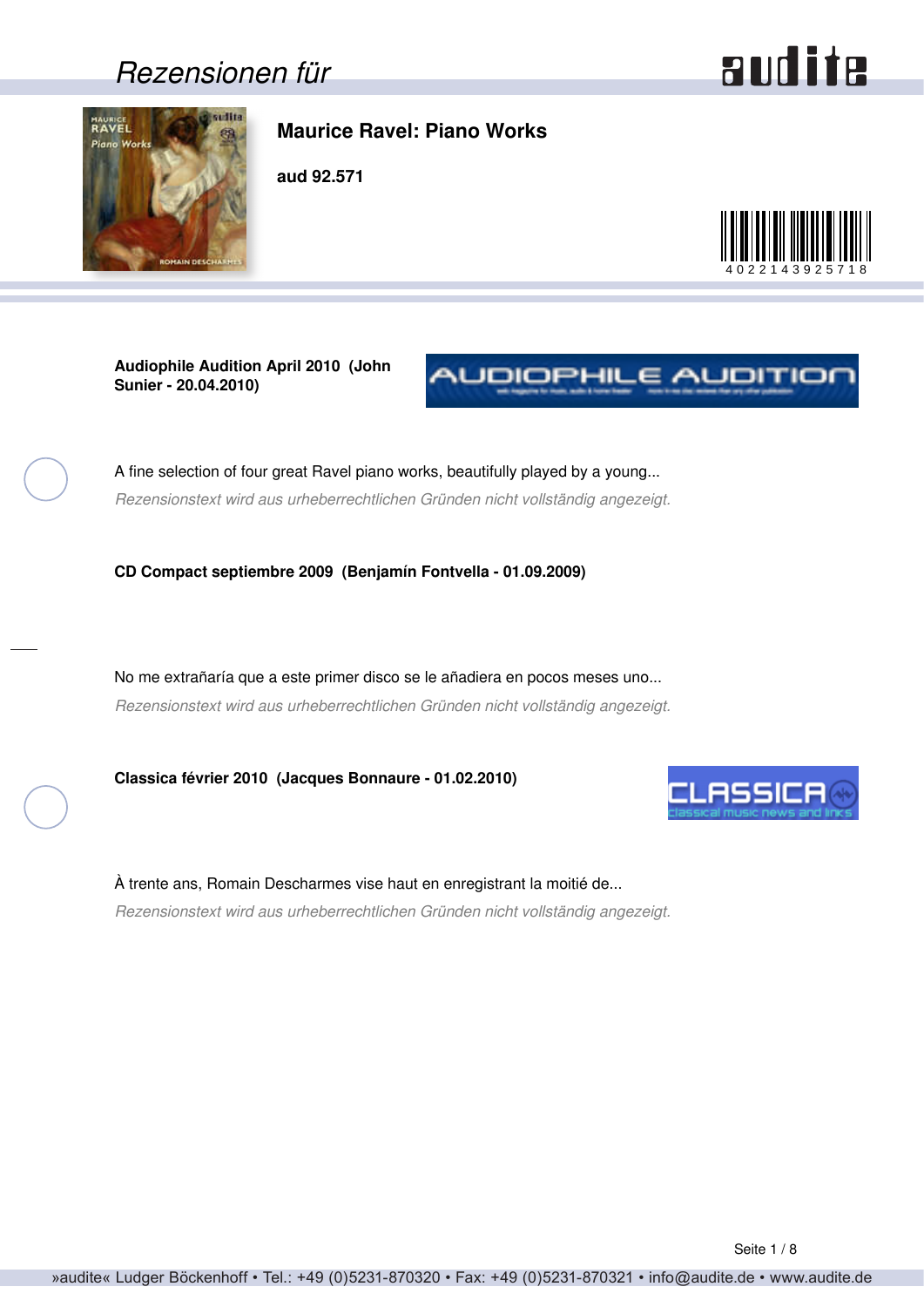### **andite**

#### <span id="page-1-0"></span>**Diverdi Magazin 182/ junio 2009 (Ignacio González Pintos - 01.06.2009)**

#### **Artificioso por naturaleza**

*Romain Descharmes se aproxima con desarmante exactitud al piano meticuloso de Maurice Ravel*

Con esta ingeniosa expresión se autodefinió Maurice Ravel, y difícilmente hallaríamos otra que ilustrara mejor el especial carácter de su obra. Al término artificial se refiere también Wolfgang Rathert en las interesantes notas de la carpetilla, pero sin la coletilla de la expresión original el adjetivo puede resultar algo equívoco. Añadiendo unas dosis de hermetismo quizá aclaremos un tanto la cuestión. Porque la música de Ravel remite a sí misma, autosuficiente en su orden racional, y renuncia a referentes externos o significados profundos. Refugiada en su delicada perfección se niega pudorosa a descubrirnos a su autor, pero en esa actitud elusiva muestra ya la fragilidad del noble ascetismo de la pluma que la inspira. Ravel opone la más refinada elegancia a un mundo en descomposición, una aristocracia del espíritu que con irresistible desdén desprecia incluso la confesión del desencanto.

Romain Descharmes encuentra la manera de dejarse poseer por ese espíritu acompañado de su SK-Ex 258001, un instrumento artificioso por naturaleza, no especialmente cálido y brillante incluso en la frecuente levedad dinámica, ideal para recrear la estética raveliana -estupenda la toma sonora, por cierto, de un SACD compatible con los reproductores comunes. La delicadísima pulsación del pianista acaba por obrar el milagro: la música emerge sublime, cristalina, coloreada con timbre decadente y dicha con fina poesía. Ese meticuloso relojero que fue Ravel penaliza el más mínimo desliz, y a punto está de costarle caro a Descharmes cierto encaprichamiento en Le Gibet del Gaspard de la Nuit, que solventa con un Scarbo sostenido con seductor y exacto pulso. La atmósfera de los Valses nobles y sentimentales fluye encantadora a través del juguetón ritmo ternario, empeñado en disimular la amargura que provoca la evocación del tiempo perdido. La mirada a un pasado más remoto de la Sonatina desarma por su exquisita y frágil desnudez. Desde los rápidos cuatrillos iniciales la lectura de Descharmes se desenvuelve con una delicadeza irresistible, refinada hasta el extremo.

Llegada la madurez el ascetismo de Ravel se permite algunas licencias, levantando la voz para escribir La Valse. Descharmes toma aire y nos brinda esta transcripción en un solo impulso. Una fantástica exhibición llena de energía, salpicada por un humor trágico tremendamente raveliano, que bien podría ser el punto y seguido de una integral más que apetecible.

**[Fanfare](http://www.fanfaremag.com/) Issue 33:2 (Nov/Dec 2009) (Peter Burwasser - 01.11.2009)**

First of all, the young French pianist Romain Descharmes (b. 1980) is a very fine artist, possessed of not merely great dexterity, but exceptional style and taste. But more Ravel piano music? Really? The arkivmusic Web site lists 79 versions of the Sonatine, 96 of Gaspard, 100 of the Valse nobles et sentimentales, and, wait for it, 166 spins on the dance floor for La valse, more than half of them in the solo piano configuration. I love this music as much as anyone does, but must admit to no small degree of Ravel fatigue. Descharmes acquits himself well amidst the blistering competition, but as a nit-picking critic (that's why they pay me the big bucks), I must report some minor instances of over-mannered rhythmic manipulations, mainly in Valses nobles et sentimentales. The Gaspard is on the cool side, but this is not so much a criticism as a way to distinguish Descharmes's completely effective style from the more animalistic approach of, say, Argerich. The Sonatine is especially lovely, aglow with elegance and lucid texture.

fanfare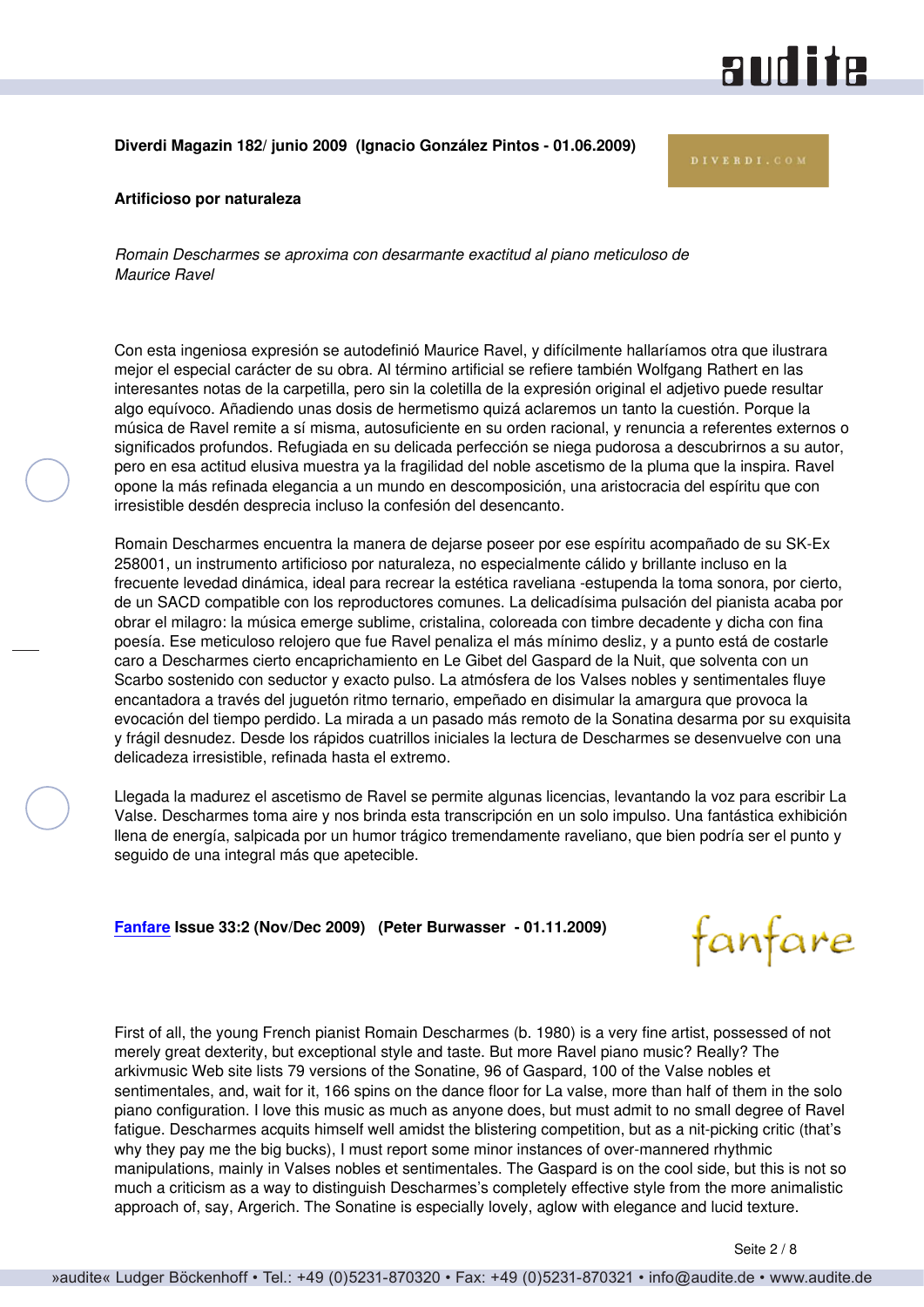### and ite

<span id="page-2-0"></span>If, by some chance, you need this material in your CD collection, you will not go wrong with this choice. As I have commented before, the Audite label produces some of the best piano sound in the industry, exquisitely balanced and with a natural (not too close) ambience. As for me, I look forward to hearing this promising new talent again soon, in more adventurous material.

**Fono Forum 9/2009 (Ingo Harden - 01.09.2009)**



**Hoch sensibel**

Audite stellt in einer Neuproduktion aus der Jesus-Christus-Kirche in Berlin-Dahlem, traditionsreichem Studioterrain also, den französischen Pianisten Romain Descharmes vor. Descharmes, Jahrgang 1980, war 2006 Erster Preisträger in Dublin und ist inzwischen in eine vielversprechende internationale Karriere gestartet, die ihn aber offenbar erst selten nach Deutschland geführt hat.

Sich mit Ravel vorzustellen ist für einen jungen französischen Conservatoire- Absolventen heute Ehrensache, erfordert allerdings angesichts der von Jahr zu Jahr unerbittlich wachsenden Diskuskon kurrenz zunehmend auch Mut. Doch Deschar mes hat nichts zu fürchten, er kann eine perfekt geschmeidige, besonders im Leisen feiner Abstufungen fähige Pianistik ins Feld führen. Sie erlaubt es ihm, in jedem der vier Werke seiner "Best of Ravel"-Auswahl – Berezowski hatte vor fünfzehn Jahren dasselbe Programm eingespielt – "Technik" nicht als Selbstzweck auszuspielen, sondern voll in den Dienst intelligenter und expressiver Gestaltung zu stellen. Gleich die eröffnende Schu bert- Hommage der "Valses nobles et sentimentales" gestaltet er mit einem Opti mum an Sensibilität und Formsinn. Ähn lich gelungen dann auch seine Wieder gabe des "Gaspard" und der Sonatine, und die Schlusssteigerung von "La valse" habe ich noch nie so wenig klavierauszugmäßig und bei aller Transparenz so rauschend "orchestral" gehört wie von Descharmes.

Einziger Schwachpunkt der Aufnahme ist der Klang. So lobenswert es ist, von den Mikros nicht quasi in das Instrument hineingezogen zu werden – hört man es wie aus einer der hinteren Saalreihen, klingt zumindest der gewählte (Kawai-)Flügel weder sonderlich substanzreich noch brillant.

**Gramophone August 2009 (Bryce Morrison - 01.08.2009)**

GRAMOPH HE WORLD'S BEST CLASSICAL MUSIC REVIE!

**A major young talent impresses with a first disc of Ravel's solo piano music**

Romain Descharmes is a 29-year-old French pianist admirably attuned to the more subtle and elusive sides of Ravel's genius. A prize-winner in many competitions, his expertise is nonchalantly and stylishly deployed. And if he lacks the razor-sharp articulacy, drama and imaginative daring of, say, Pogorelich and Thibaudet in Gaspard (not to mention Argerich's "live" EMI Classics performance where she becomes virtually engulfed in her own virtuosity), his occasional lack of "edge" is hardly a failing in the Sonatine, which he plays with an enviable grace and fluency.

Descharmes is also admirable in the Valses nobles et sentimentales' alternating piquancy and introspection, with an epilogue that winds down to a near halt, among many individual touches. And here in particular there is never a question of "play the notes and the rest will look after itself", a literalism once common to certain celebrated French pianists. In Gaspard Ondine's watery entreaty spurts and bubbles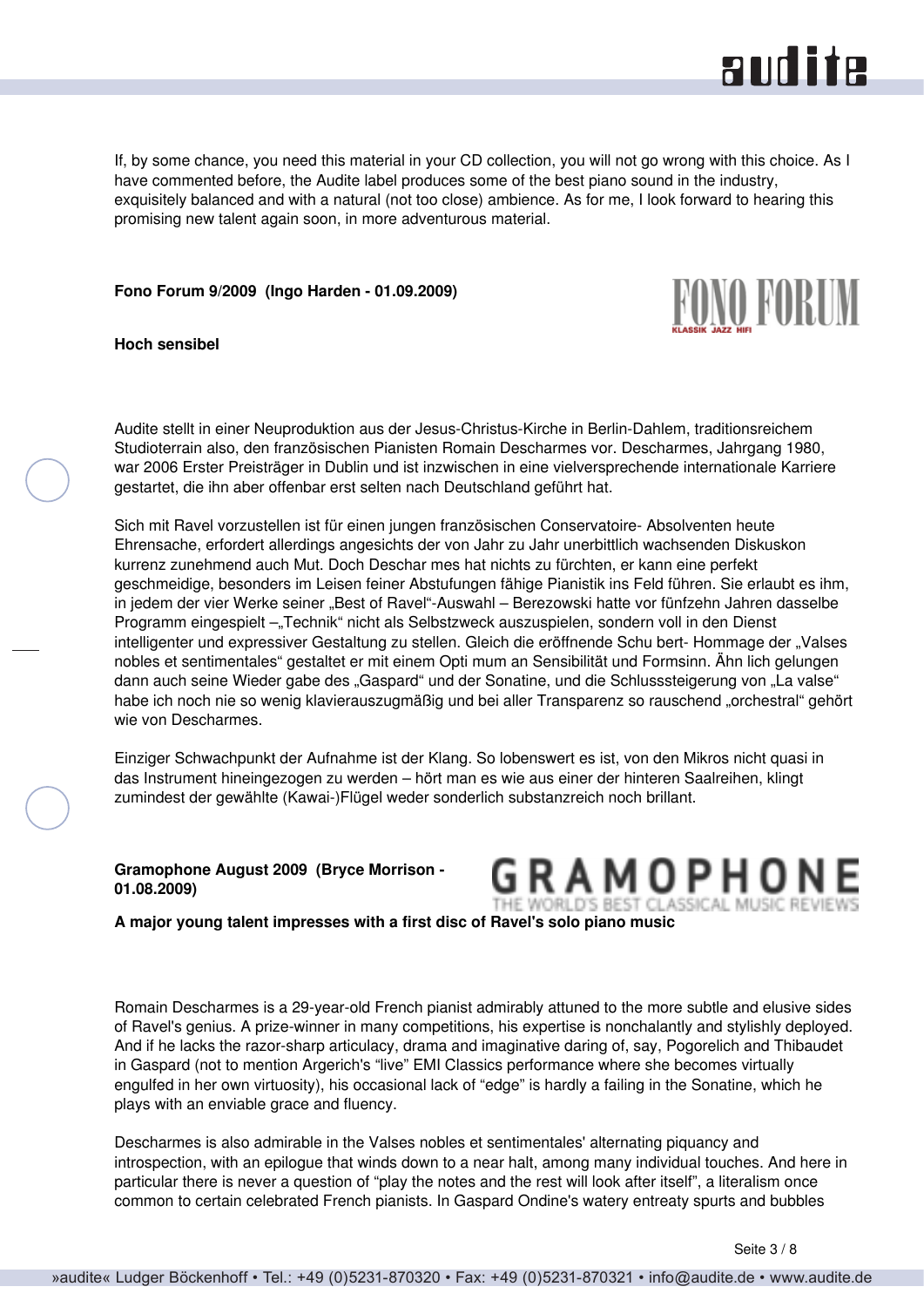### **RUD ite**

<span id="page-3-0"></span>seductively and in "Le gibet" the bell tolls disconsolately throughout, penetrating but never obscuring the surrounding multi-layered texture. Ravel's skeletal outline in La valse is suitably filled in or "orchestrated", and if Descharmes's dalliance occasionally weakens the music's drive as it whirls inexorably towards its cataclysmic climax, his musicianship and overall command are again striking. A more daemonic view of a waltz that outpaces Liszt at his own Mephistophelian game comes from Louis Lortie and, of course, from Argerich and Freire in the two-piano version. But Descharmes is clearly a major talent, finely recorded, and makes you look forward to what will surely be a second disc of Ravel.

#### **International Piano July/August 2009 (Guy Dammann - 01.07.2009)**

When Romain Descharmes gave his Wigmore Hall debut in January 2007, soon after winning the Dublin competition, levels of anticipation and excitement were high. The hall was packed to the gunnels with support, but the results, for me at any rate, were underwhelming, with soggy Brahms and undistinguished Ravel. The highpoint was an unexpectedly high octane dose of Frederick Rzewski's Winnsboro Cotton Mill.

Both the Brahms and the Rzewski have made it on to disc. Now it is the turn of the Ravel, marking the pianist's recording debut with Audite performing on a Kawai piano. The exceptionally bright tone of the instrument works brilliantly – literally – for the first item on the disc, Valses nobles et sentimentales. Ravel's almost casual dissonances glisten and gleam like rough-cut jewels against the warm darkness of the acoustic of Berlin's Jesus-Christus-Kirche. To the pacing and balance of these deceptive dances Descharmes brings both intelligence and independence of mind, setting down an interpretation of these exciting and sometimes underappreciated pieces that deserves attention.

Whether the same can be said of the rest of the disc is less clear. Gaspard de la nuit, on the edge of ragged in the Wigmore Hall recital, is technically much more proficient, especially where the more restrained and confident pedalling is concerned. But there is little really dazzling about 'Ondine' and 'Le Gibet'. 'Scarbo', unusually in recordings of this work, is the most convincing.

With the Sonatine, full of delights though it is, you get the slightly tired sense that Descharmes has been playing it since shortly after coming out of nappies and hasn't really thought a great deal about his approach to it since. More interesting is the pianist's own transcription of La valse. Although the composer's own two-piano version may be familiar, his solo version of the work leaves much to be desired. Descharmes's arrangement works better and his warm-blooded and somewhat flirtatious performance brings a stimulating if not totally satisfying conclusion to this somewhat frustrating disc.

**International Record Review July/August 2009 (Julian Haylock - 01.07.2009)**



**Ravel**

*Gaspard de la nuit. Sonatine. Valse nobles et sentimentales. La valse.*

Ravel's music is so all-encompassing in its absolute integrity (every note has its exact place in an overall scheme) that it possesses an almost Bach-like indestructibility. Some players emphasize the leading line, others the music's rhythmic profiles, others its textural allure, others its rich harmonic palette, yet it invariably emerges sounding utterly convincing.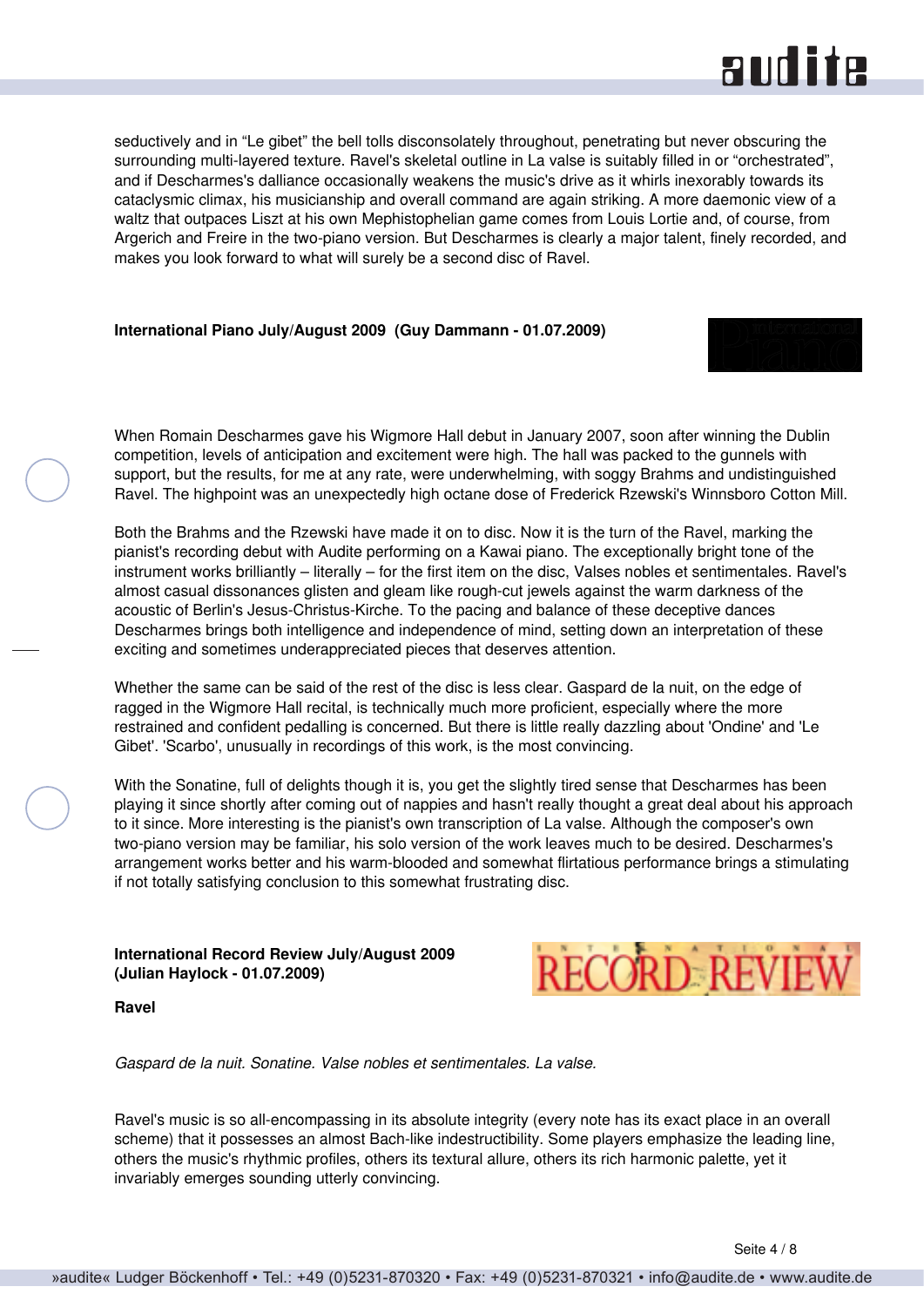### and ite

<span id="page-4-0"></span>Romain Descharmes, winner of the Dublin International Competition in 2006, remarkably combines all these qualities in interpretations that can withstand comparison with the finest of the past. His French accent is as acute and Galois-scented as Monique Haas's, his captivating spontaneity as compelling as Samson François, his harmonic pungency and weighting as telling as that of Werner Haas, and his exhilaration in the piano mechanism's colossal bass power in La valse curiously reminiscent of Horowitz.

The Ravel who emerges here is less an effeminate aesthete with a soft centre than an indomitable, macho personality of exquisitely refined taste. In tackling Valses nobles et sentimentales, most pianists attempt to impart a sense of stylistic unity to Ravel's coruscating inspirations, whereas Descharmes gives each waltz its own unique character, ensuring that the music's startling changes of mood register with full impact. One of the greatest challenges in this above all of Ravel's piano works is to characterize the music's dancing lilt and affectionate phrasing without sounding calculating and arch, a test which Descharmes passes with flying colours as he enters into each miniature's distinctive sound-world. This is compelling playing that takes the listener on a vital emotional journey, never generalizing the specific.

It is rare indeed that one encounters a performance of Gaspard de Ia nuit that has one totally forgetting the supreme technical accomplishment involved. Yet here Descharmes charms his Kawai grand into producing magical, glistening sonorities throughout 'Ondine' that, despite the pungent clarity of his playing elsewhere (not least in 'Scarbo'), suggests that he has somehow dispensed with the use of a hammer mechanism altogether. His 'Scarbo' may not be the last word in Grand Guignol, smouldering incandescence, yet its intoxicating textural allure and commendable lack of self-conscious virtuoso wizardry focuses the music's swirling changeability to a remarkable degree.

The enchanting Sonatine suits Descharmes's quicksilver tonal reactions to a tee. The central minuet is a particular triumph, its surface nostalgia and contentment subtly spiked on occasion by Ravel's gently clashing harmonies. I can't wait to hear what Descharmes makes of Miroirs and Le tombeau de Couperin.

**Piano News Juli/August 4/2009 (Isabel Fedrizzi - 01.07.2009)**



**ultur**radio

Die Lust an der Schwelgerei, am Schweben und Schwärmen durchzieht das Werk... *Rezensionstext wird aus urheberrechtlichen Gründen nicht vollständig angezeigt.*

**RBB Kulturradio 7. Juli 2009 (Ulrike Klobes - 07.07.2009)**

Von weitem sehe er zwar aus wie ein Schulmeister, aber eigentlich sei er ein kleiner, selbstgefälliger Dandy – so beschrieb Erik Satie einmal Maurice Ravel. Als dieser 1927 zu seiner Amerika-Tournee startete, hatte er 60 Hemden, 20 Paar Schuhe, 75 Krawatten und 25 Seidenpyjamas im Gepäck. Genauso anspruchsvoll wie mit seinem Aussehen war der als Griesgram verschriene Ravel auch mit seiner Musik. Seine Klavierwerke beispielsweise gelten als überaus anspruchsvoll und virtuos. An diese hat sich jetzt ein junger französischer Pianist gewagt:

#### Romain Descharmes,

Jahrgang 1980, hat in Paris Klavier, Kammermusik und Klavierbegleitung studiert und ist neben seiner erfolgreichen Pianistentätigkeit ein aktiver Kammermusiker. Diese Einspielung ist Descharmes dritte Solo-CD, auf seiner ersten hat er Werke von Debussy, Skrjabin, Schönberg und Boulez aufgenommen, auf

Seite 5 / 8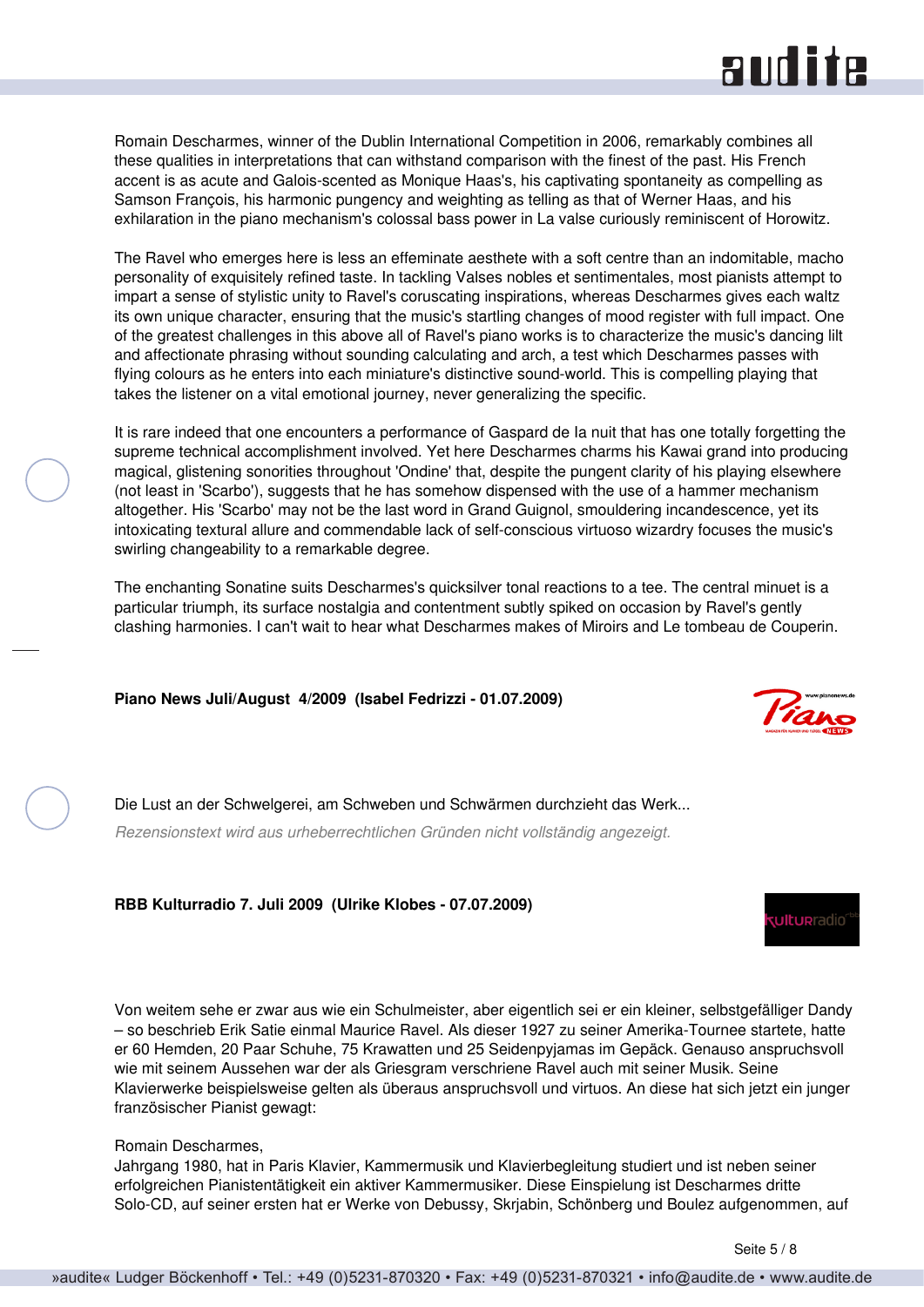### audite

<span id="page-5-0"></span>seinem zweiten Album gibt es ausschließlich Brahms-Werke zu hören, jetzt also Ravel.

#### Die Werke

Descharmes Auswahl trifft quasi den Kern von Ravels Klavierwerken: Als "Einleitung" des Albums dienen die kleinen, raffinierten Walzer aus der Sammlung Valses nobles et sentimentales, es folgt der sehr fantastisch anmutende Dreiteiler Gaspard de la Nuit, auch die eher klassizistische Sonatine ist dabei, den Höhepunkt bildet aber zweifelsfrei die Klavierbearbeitung von La Valse.

#### Die Interpretation

Romain Descharmes spielt sehr klar und überhaupt nicht emotional aufgeladen, an einigen Stellen für manche Geschmäcker vielleicht sogar ein wenig zu unprätentiös. Er überschlägt sich nicht in den Tempi, was eine schöne Transparenz zur Folge hat. Nicht nur die schnellen Läufe bleiben so vom Verschwimmen verschont, auch die oft donnernden Akkordfolgen kommen sehr präsent zum Ausdruck, ohne einen Störfaktor zu bilden.

Alles in allem eine überaus gelungene Einspielung von höchster Virtuosität.

#### **Scherzo octobre 2009 (Santiago Martín Bermúdez - 01.10.2009)**



**Ravel: El encanto y el juego**

Ravel: El encanto y el juego

*Rezensionstext wird aus urheberrechtlichen Gründen nicht vollständig angezeigt.*

**Stereo 9/2009 (Ingo Harden - 10.08.2009)**

Audite stellt in einer Neuproduktion aus der Jesus-Christus-Kirche in... *Rezensionstext wird aus urheberrechtlichen Gründen nicht vollständig angezeigt.*

**The Irish Times Friday, August 28, 2009 (Michael Dervan - 28.08.2009)**

French pianist Romain Descharmes, first prizewinner of the 2006 Dublin... *Rezensionstext wird aus urheberrechtlichen Gründen nicht vollständig angezeigt.*



**STEREOD**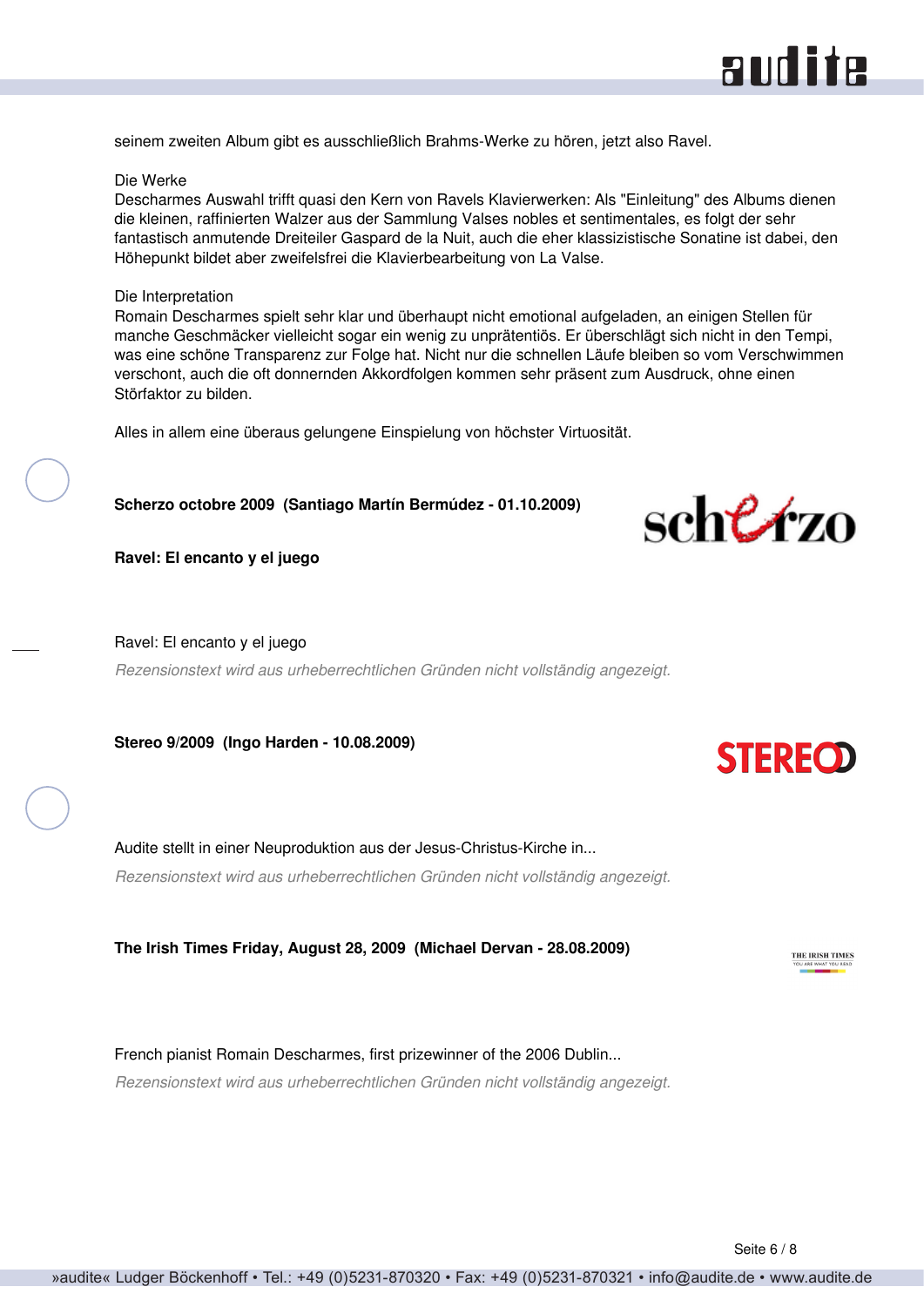# audite

**allmusic** 

<span id="page-6-0"></span>**[www.allmusic.com](http://www.allmusic.com) 01.05.2010 ( - 01.05.2010)**

In the middle years of the 20th century, the "go-to" conductor for Stravinsky's... *Rezensionstext wird aus urheberrechtlichen Gründen nicht vollständig angezeigt.*

**www.ClassicsToday.com July 2009 (Jed Distler - 01.07.2009)**

Pianist Romain Descharmes came to my attention as first-prize winner of the AXA... *Rezensionstext wird aus urheberrechtlichen Gründen nicht vollständig angezeigt.*

**www.parutions.com 24/12/2009 (Jean-Jacques Millo - 24.12.2009)**

**Super Audio CD hybride stéréo/multicanal**

Super Audio CD hybride stéréo/multicanal *Rezensionstext wird aus urheberrechtlichen Gründen nicht vollständig angezeigt.*

**www.SA-CD.net June 22, 2009 (Polly Nomial - 22.06.2009)**

**A début that augers much promise but fails to deliver in entirety**

A début that augers much promise but fails to deliver in entirety *Rezensionstext wird aus urheberrechtlichen Gründen nicht vollständig angezeigt.*





*parutions*